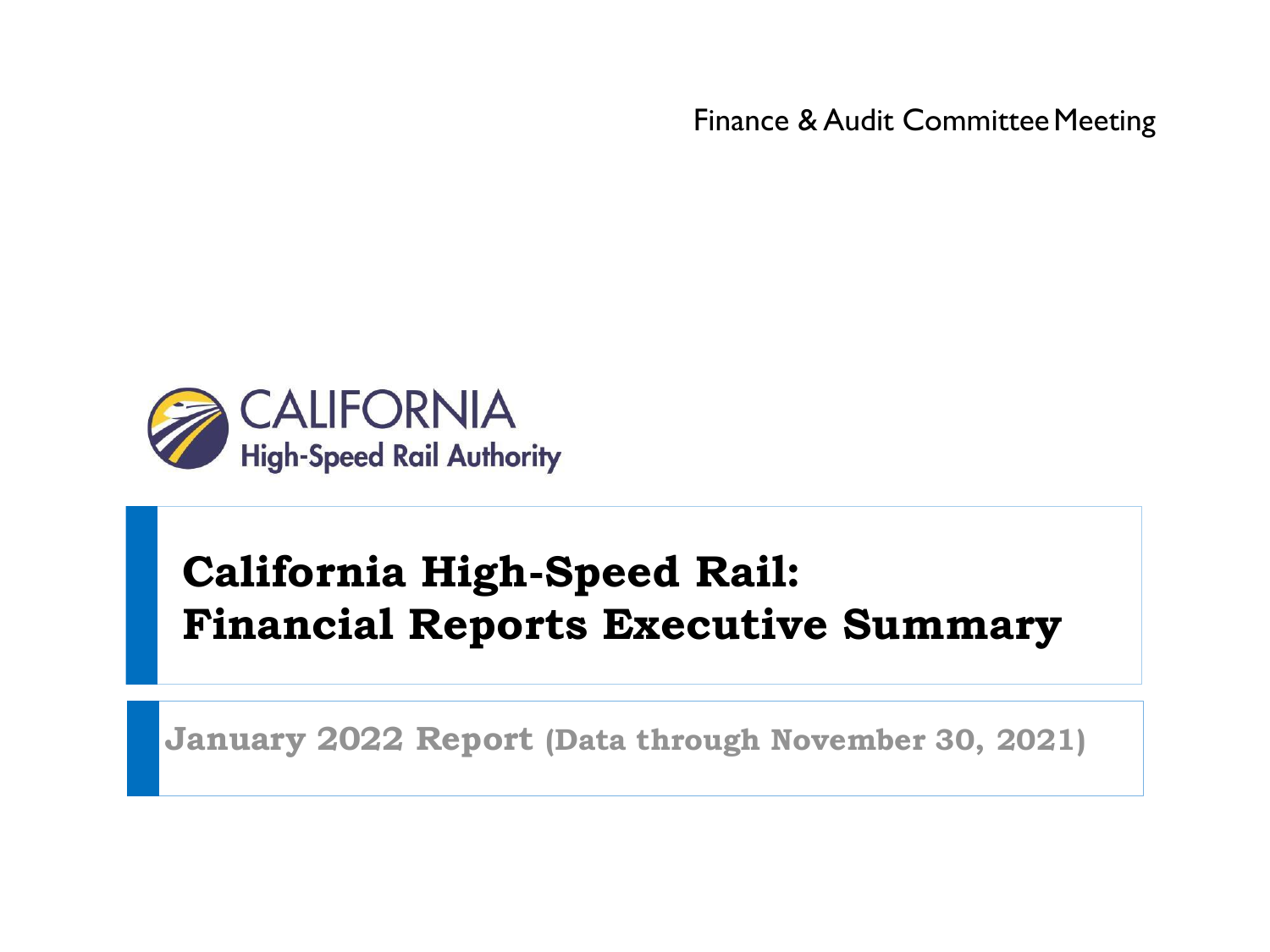| <b>Accounts Payable Aging And Disputes Report</b><br>$($$ in millions) | <b>Prior Year</b><br>Nov-20 Data | <b>Prior Month</b><br>Oct-21 Data | Current Month<br>Nov-21 Data |
|------------------------------------------------------------------------|----------------------------------|-----------------------------------|------------------------------|
| Total Aged Invoices                                                    | \$0                              | \$0                               | \$0                          |
| Dispute Summary                                                        | \$59.5                           | \$46.9                            | \$46.4                       |
|                                                                        |                                  |                                   |                              |
| Number of Invoices Paid                                                | 221                              | 254                               | 199                          |
| Value of Invoices Paid                                                 | \$123.2                          | \$96.1                            | \$89.3                       |
| Number of In-Process Invoices                                          | 187                              | 137                               | 165                          |
| Value of In-Process Invoices                                           | \$70.1                           | \$77.4                            | \$63.2                       |
| Total Number of Invoices Paid and In-Process                           | 408                              | 391                               | 364                          |

• The Authority has not made a penalty payment in over four years (58 months) and did not have any aged invoices in the November 2021 reporting period.

• The Authority currently has a total of \$46.4M in disputed invoices, which represents a \$497K decrease in total disputes from the prior month.

**Note:** The total number of invoices paid and in-process will fluctuate depending on the progress of the project.

| <b>Cash Management Report</b><br>$($$ in millions) | <b>Prior Year</b><br>Nov-20 Data | <b>Prior Month</b><br>Oct-21 Data | <b>Current Month</b><br>Nov-21 Data |
|----------------------------------------------------|----------------------------------|-----------------------------------|-------------------------------------|
| Prop IA Bond Fund Ending Cash Balance              | \$91.4                           | \$100.5                           | \$73.2                              |
| Cap-and-Trade Ending Cash Balance                  | \$1,935.6                        | \$1,605.7                         | \$1,538                             |
| Rail Property Management Fund Ending Cash Balance  | \$9.8                            | \$11.3                            | \$11.4                              |

- Prop 1A Bond sales are conducted twice per year by the State Treasurer's Office (STO) in the spring and fall.
- Cap-and-Trade auctions occur four times per year (Aug, Nov, Feb, May) and are subject to administrative adjustments by the California Air Resources Board and the Department of Finance (e.g. fire fee, manufacturing tax exemption offsets, and foreign exchange rate adjustments).
- The Rail Property Management Fund receives revenues from leases/rents collected on property acquired but not yet delivered to the Design-Builders for construction. The fund has a \$4M appropriation for the current fiscal year, which will be used for development, improvement and maintenance of the HSR system.
- A Cap-and-Trade auction occurred on November 17, 2021. The preliminary share of proceeds for the Authority are estimated to be \$323M. This is a \$71M increase from the Aug-21 auction (\$252M), and the highest proceed amount received to date. Proceeds from both auctions are not yet reflected in the Cap-and-Trade Ending Cash Balance and will be included once the journal entry has been completed by the State Controller's Office.

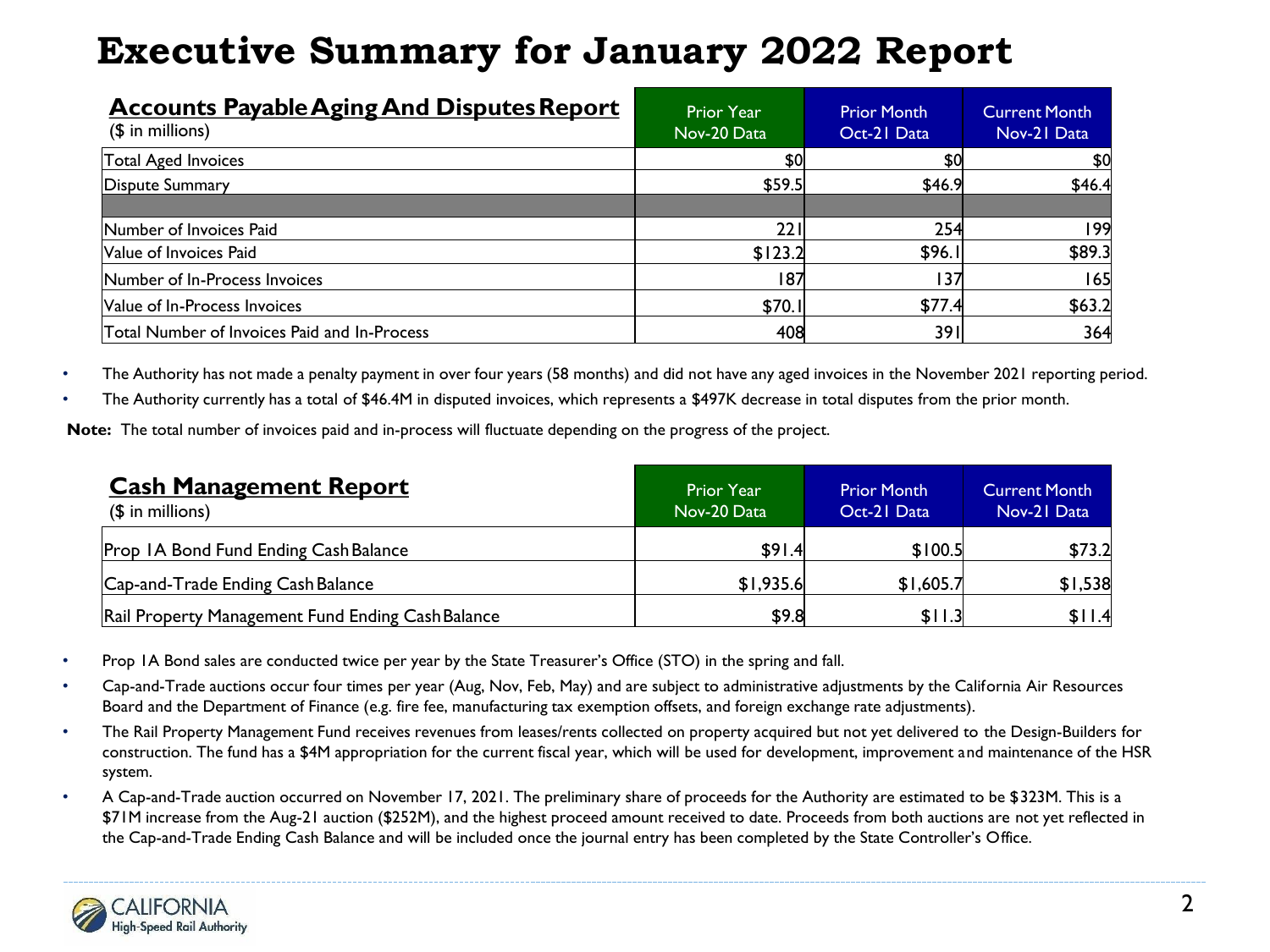| <b>Administrative Budget and Expenditures Report</b><br>$($$ in millions) | <b>Prior Year</b><br>Nov-20 Data | <b>Prior Month</b><br>Oct-21 Data | <b>Current Month</b><br>Nov-21 Data |
|---------------------------------------------------------------------------|----------------------------------|-----------------------------------|-------------------------------------|
| <b>Budget (Fiscal Year)</b>                                               | \$73.6                           | \$91.1                            | \$91.1                              |
| <b>Monthly Expenditures</b>                                               | \$3.9                            | \$4.5                             | \$4.6                               |
| <b>YTD Expenditures</b>                                                   | \$17.5                           | \$17.6                            | \$22.2                              |
| Percentage of Budget Expended YTD                                         | 23.7%                            | 19.3%                             | 24.4%                               |
| Percentage of Personal Services Budget Expended YTD                       | 26.3%                            | 23.4%                             | 29.4%                               |
| Percentage of Operating Expenses and Equipment Expended YTD               | 14.3%                            | 6.4%                              | 8.7%                                |
| Percentage of Fiscal Year Completed                                       | 41.7%                            | 33.3%                             | 41.7%                               |
| <b>Total Authorized Positions</b>                                         | 356                              | 429                               | 429                                 |
| <b>Total Filled Positions</b>                                             | 240                              | 286                               | 295                                 |
| Vacant Positions                                                          | l 16                             | 143                               | 34                                  |
| <b>Vacancy Rate</b>                                                       | 32.6%                            | 33.3%                             | 31.2%                               |

- At 41.7% of the Fiscal Year completed, \$22.2M or 24.4% of the Administrative Budget (\$91.1M) has been spent, resulting in a budget underutilization value of 17.3%. The budget underutilization is due to position vacancies and low OE&E spending.
- As of November 30, 2021, the Authority's vacancy rate is 31.2%, primarily due to the addition of 73 new state positions received in September 2021. The additional positions have been allocated to the following Office's: Program Delivery (39), Information Technology (25), Financial (5), Legal (3), and Administration (1).
- The Authority filled 9 vacant positions during the reporting month (from 286 to 295 Total Filled Positions). There were no separations or vacated positions from internal promotions/transfers during the month.

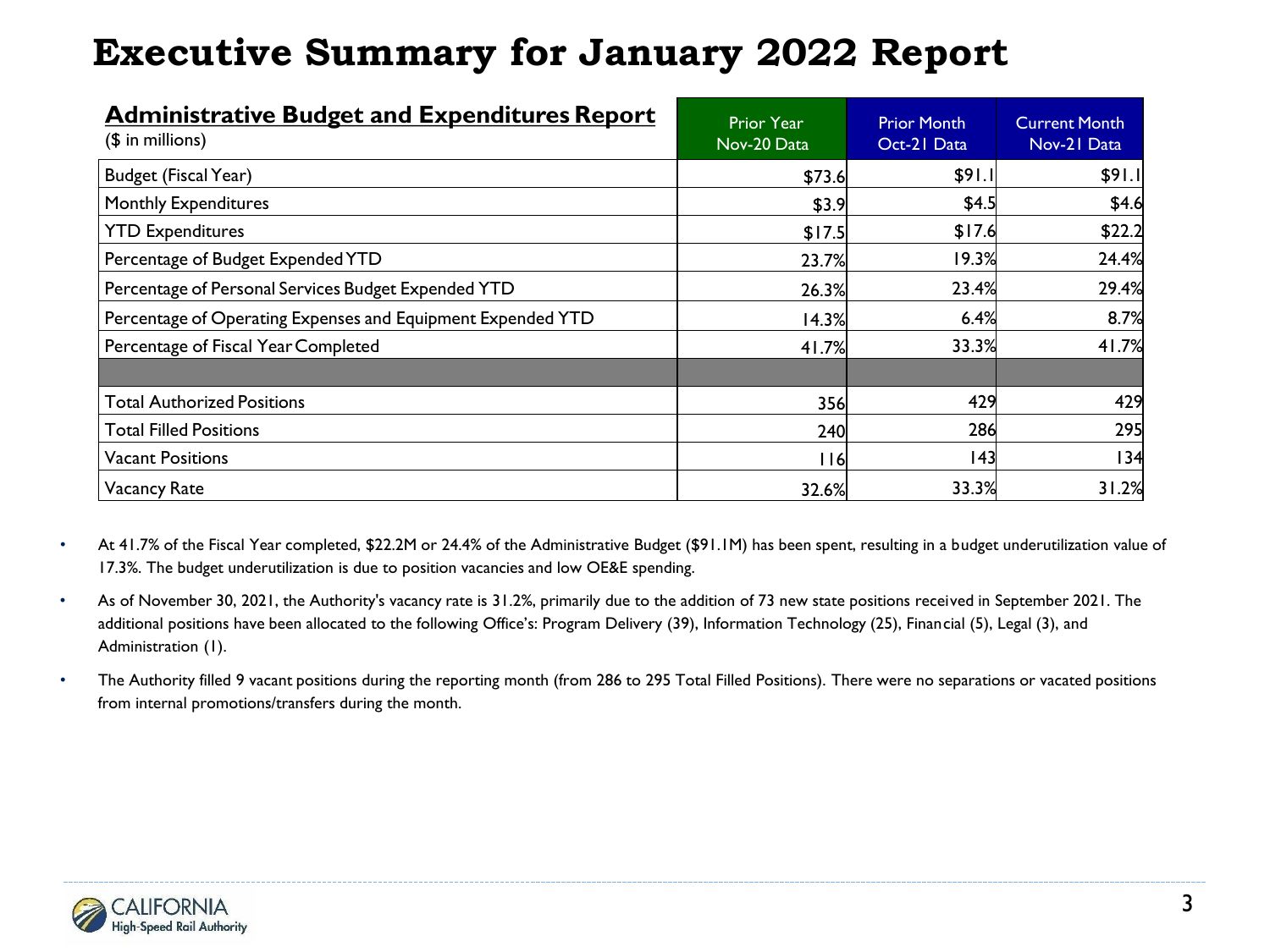### **Form-to-Function Implementation: Consultant Staff and State Staff Comparison**



- In July 2020, the Authority received 85 new state positions as part of a cost-saving workload adjustment that will reduce the reliance on contracted resources, while increasing state oversight of critical functions (Form-to-Function). In September 2021, an additional 73 state positions were authorized through SB 170.
- RDP position counts use Full-Time Equivalents (FTE's) and filled positions for historical fiscal years utilize monthly averages from October 2018 through November 2021. For FY2021-22, a 3-month moving average has been utilized to smooth seasonal and/or monthly variations in staffing.
- State Staff positions filled by fiscal year include data from June 2019 (FY18/19), June 2020 (FY19/20), June 2021 (FY20/21), and November 2021 (FY21/22).

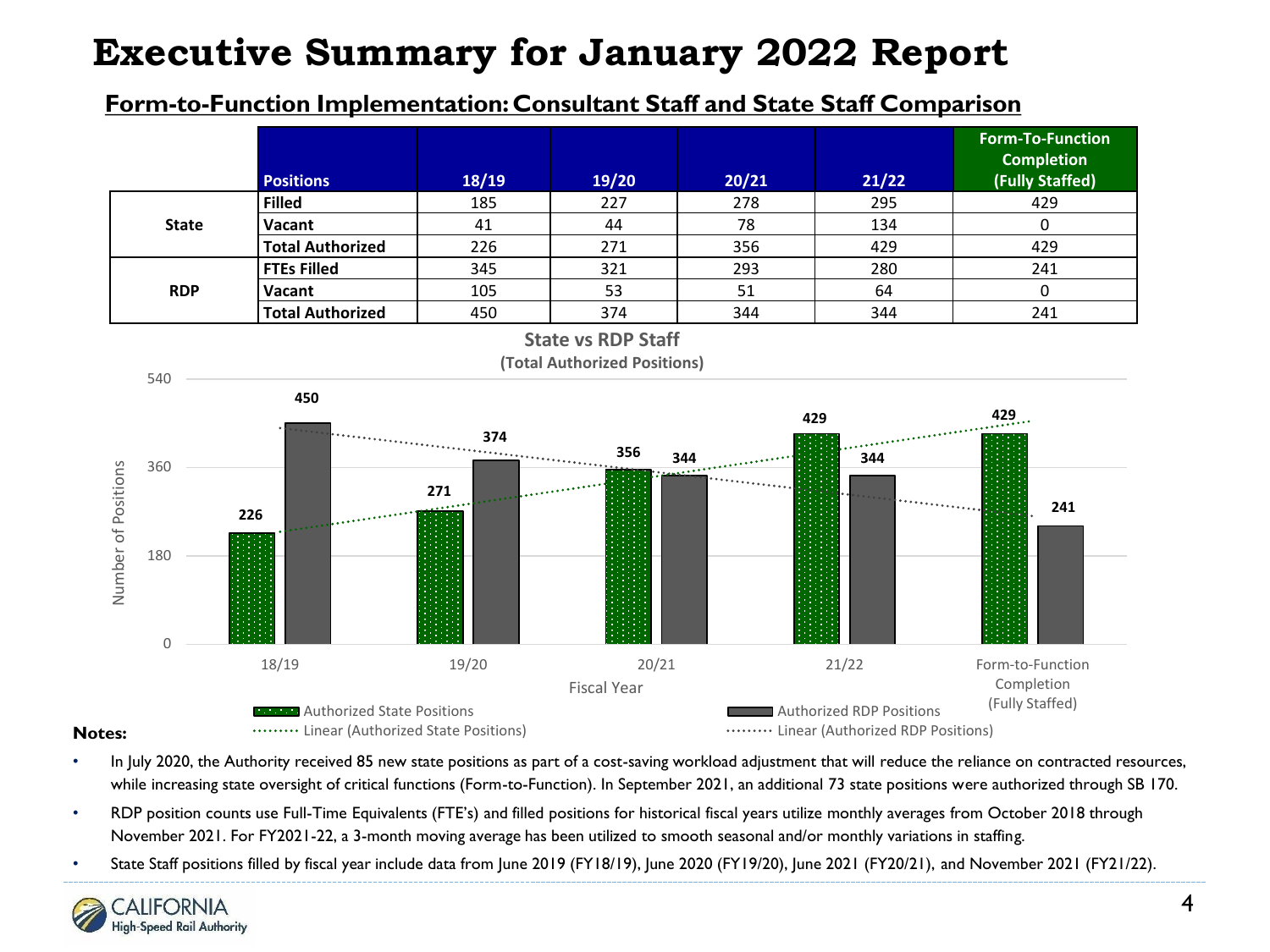| <b>Capital Outlay Budget Summary</b><br>$($$ in millions) | <b>Prior Year</b><br>Nov-20 Data | <b>Prior Month</b><br>Oct-21 Data | <b>Current Month</b><br>Nov-21 Data |
|-----------------------------------------------------------|----------------------------------|-----------------------------------|-------------------------------------|
| Budget (Fiscal Year)                                      | \$2,903.3                        | \$2,312.6                         | \$2,312.6                           |
| <b>Monthly Expenditures</b>                               | \$94.5                           | \$98.0                            | \$80.7                              |
| <b>YTD Expenditures</b>                                   | \$575.4                          | \$354.0                           | \$434.8                             |
| Percentage of Budget Expended Year to Date                | 19.8%                            | 15.3%                             | 18.8%                               |
| Percentage of Fiscal Year Completed                       | 41.7%                            | 33.3%                             | 41.7%                               |

• At 41.7% of the fiscal year completed, YTD Capital Outlay expenditures are \$434.8M or 18.8% of the fiscal year budget. The underutilization of budget is detailed in the table below.

• Construction Package Monthly Expenditures totaled **\$53.4M**, which includes: CP1 - \$18.1M, CP2-3 - \$25.3M, and CP4 - \$10.1M.

• Design-Build (DB) Monthly Expenditures totaled **\$37.8M**, which includes: CP1 - \$13.4M, CP2-3 - \$17.8M, and CP4 - \$6.5M.

• As of November 30, 2021, the percentage of DB contract dollars expended to date for each Construction Package are as follows: CP1: 67.1%, CP2-3: 67.8%, and CP4: 76.1%.

#### **Capital Outlay Expenditure Breakout**

|                                            | <b>FY</b>     | <b>FY</b>    | <b>Monthly</b>      | <b>YTD</b>          | % Spent  | % Spent    |
|--------------------------------------------|---------------|--------------|---------------------|---------------------|----------|------------|
| Expenditure Category (\$ in millions)      | <b>Budget</b> | Forecast     | <b>Expenditures</b> | <b>Expenditures</b> | (Budget) | (Forecast) |
| Percentage of Fiscal Year Complete: 41.7%  |               |              |                     |                     |          |            |
| <b>Construction</b>                        | \$2,083.9     | \$2,083.9    | \$62.3              | \$367.6             | 18%      | 18%        |
| Design Build with TIA Payment*             | \$852.9       | \$852.9      | \$37.8              | \$235.0             | 28%      | 28%        |
| Design Build Contracts w/o TIA Payment*    | $($ \$852.9)  | $($ \$852.9) | ( \$37.8)           | (\$235.0)           | 28%      | 28%        |
| Time Impact Analysis (TIA) Payments**      | n/a           | n/a          | nla                 | (\$0.0)             | 0%       | 0%         |
| Right-of-Way / Third Party                 | \$373.3       | \$373.3      | \$5.8               | \$42.2              | 11%      | 11%        |
| PCM / RDP / ETO / Legal                    | \$196.4       | \$196.4      | 17.8                | \$85.0              | 43%      | 43%        |
| Environmental Mitigation / Resource Agency | \$56.4        | \$56.4       | \$0.4               | \$3.3               | 6%       | 6%         |
| Other Construction (SR 99, Stations, etc.) | \$95.9        | \$95.9       | \$0.6               | \$2.2               | 2%       | 2%         |
| Fiscal-Year EAC and Project Contingency    | \$508.9       | \$508.9      | nla                 | n/a                 | n/a      | n/a        |
| Fiscal-Year Contingency - Transferred Out* | ( \$35.5)     | n/a          | nla                 | n/a                 | (7%)     | n/a        |
| <b>Project Development</b>                 | \$144.7       | \$144.7      | \$2.6               | \$14.8              | 10%      | 10%        |
| <b>Bookend Projects (Local Assistance)</b> | \$84.0        | \$84.0       | \$15.8              | \$52.4              | 62%      | 62%        |
| <b>TOTAL</b>                               | \$2,312.6     | \$2,312.6    | \$80.7              | \$434.8             | 19%      | 19%        |

\*Numbers in parenthesis are non-adds but included to provide additional detail. FY Project Contingency starting budget was \$544.4M.

\*\*Time Impact Analysis (TIA) payment.



**Note:** The Capital Outlay detail report includes a new Total Expenditure Authorization in the amount of \$17.937B for ongoing Central Valley construction and project development. The Board approved the update in the December 2021 Board Meeting.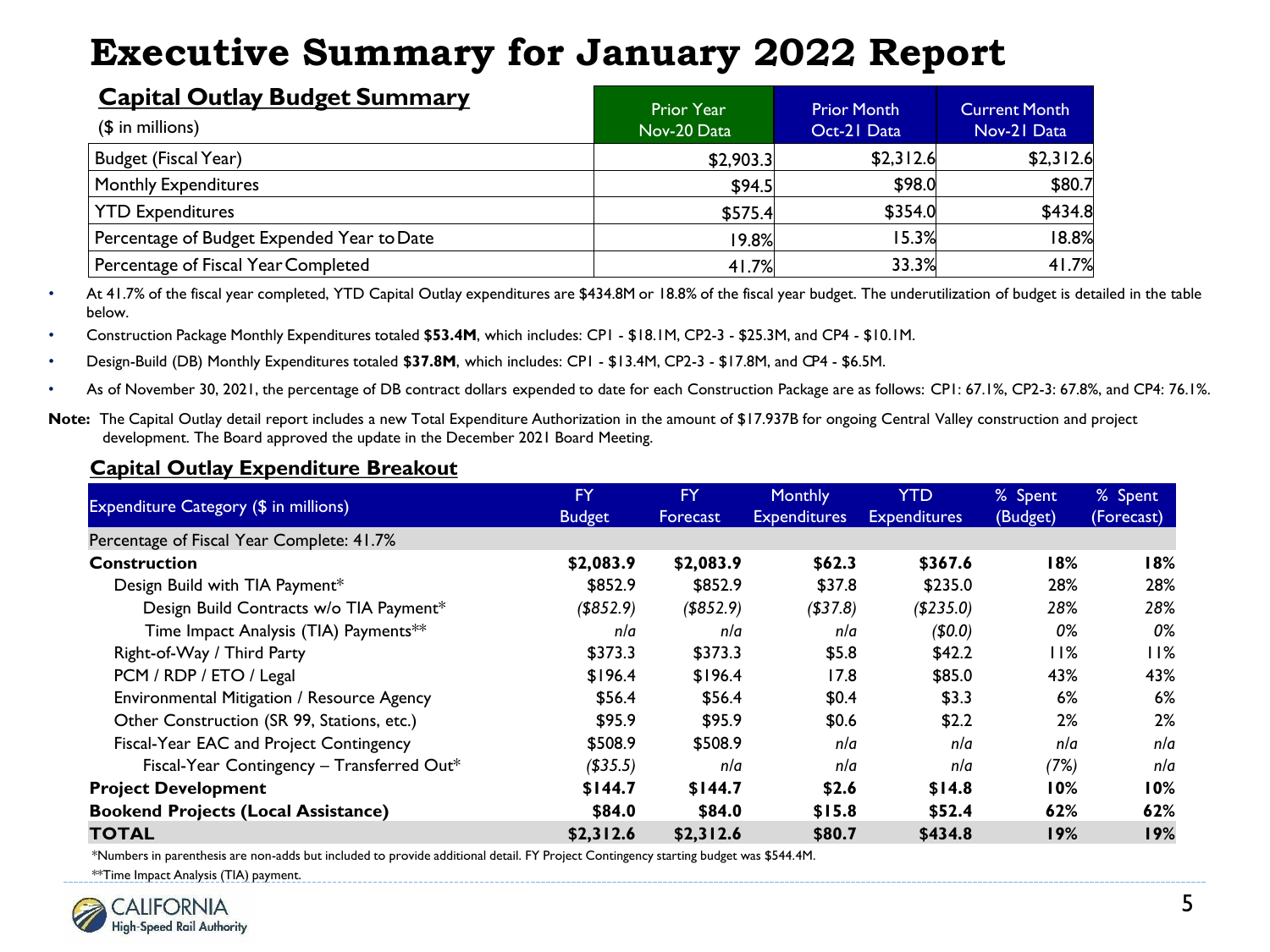### **Total Project Expenditures**

| <b>Program Category</b>               | <b>Expenditures to Date</b><br>(\$ in millions) | Percentage of<br><b>Total Expenditures</b> |
|---------------------------------------|-------------------------------------------------|--------------------------------------------|
| <b>Construction</b>                   | \$6,803.7                                       | 76%                                        |
| Project Development                   | \$1,318.7                                       | 15%                                        |
| lLocal Assistance                     | \$511.5                                         | 5%                                         |
| Support Funding - Project Development | \$96.0                                          | 1%                                         |
| Support Funding – Construction        | \$93.8                                          | 1%                                         |
| Administration                        | \$153.1                                         | 2%                                         |
| <b>Total</b>                          | \$8,976.9                                       | 100%                                       |

### **State Match to ARRA and State Match Liability**

| <b>Fund Type</b><br>(\$ in millions) | <b>Total</b><br><b>Match</b> | <b>FRA</b><br><b>Approved</b><br><b>Match to</b><br><b>Date</b> | <b>Pending</b><br><b>FRA</b><br><b>Approval</b> | <b>Total</b><br><b>Approved and</b><br><b>Submitted to</b><br><b>FRA</b> | <b>Remaining</b><br><b>Match</b> | Percentage<br><b>Approved and</b><br><b>Submitted</b><br><b>Match to Date</b> |
|--------------------------------------|------------------------------|-----------------------------------------------------------------|-------------------------------------------------|--------------------------------------------------------------------------|----------------------------------|-------------------------------------------------------------------------------|
| <b>State Funds</b>                   | (A)                          | (B)                                                             | (C)                                             | $(D) = (B + C)$                                                          | $(A - D)$                        | (D/A)                                                                         |
| <b>State Match to ARRA</b>           | \$2,499.0                    | \$2,482.8                                                       | \$40.9                                          | \$2,523.7                                                                | \$0.0                            | 101%                                                                          |

• The Authority has submitted the final invoices to complete the State Match to ARRA requirement.

• The State Match to ARRA and State Match Liability table above reflects FRA Approved Match to Date in the amount of \$2,482.8M, which represents 99.4% of the Total Match obligation. The Authority has \$40.9M Pending FRA Approval, bringing the Total Approved and Submitted to FRA to \$2,523.7M (101%) as of November 30, 2021.

**Note:** On January 5, 2022, the Authority received notification from the Federal Railroad Administration (FRA) that it has fully met its state funding match requirements for federal dollars one year ahead of schedule.

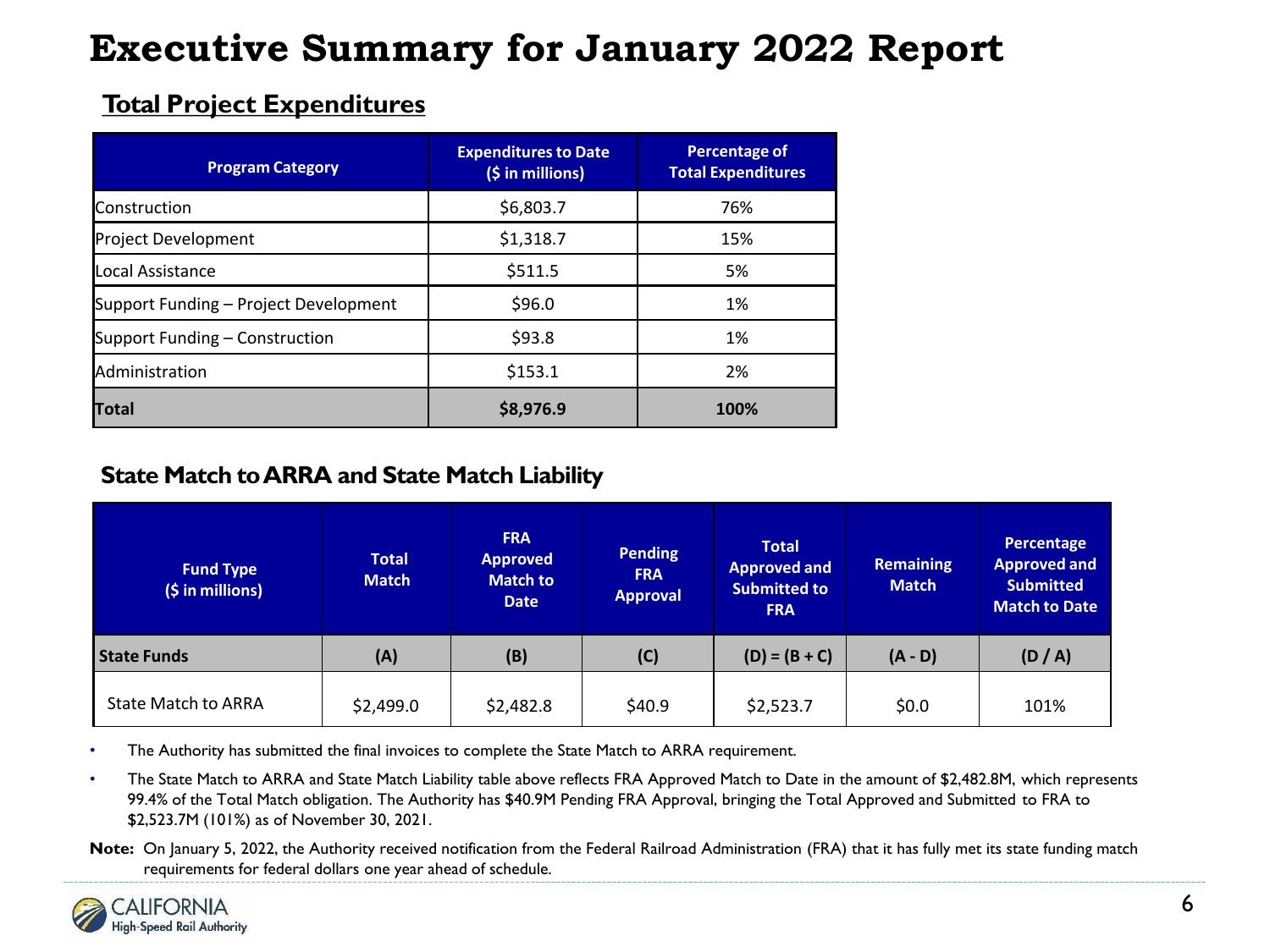| <b>Contracts and Expenditures Report</b><br>$($$ in millions) | <b>Prior Year</b><br>Nov-20 Data | <b>Prior Month</b><br>Oct-21 Data | <b>Current Month</b><br>Nov-21 Data |
|---------------------------------------------------------------|----------------------------------|-----------------------------------|-------------------------------------|
| Number of Contracts                                           | 207                              | 203                               | 206                                 |
| Total Value of Contracts                                      | \$8,387.8                        | \$8,580.5                         | \$8,611                             |
| Number of Purchase Orders                                     | 39                               | 52                                | 49                                  |
| Total Value of Purchase Orders                                | \$1.3                            | \$2.5                             | \$2.5                               |
| Total Value Contracts and Purchase Orders                     | \$8,389                          | \$8,583.1                         | \$8,613.5                           |
| <b>Small Business Utilization Rate</b>                        | 21.0%                            | 23.3%                             | 23.4%                               |

- Contracts are predominately issued for a variety of services, such as design-build and environmental work, while purchase orders are generally used to acquire goods (i.e. office supplies).
- As of November 30, 2021, the Authority had 206 active contracts and 49 active purchase orders (PO's) with a total value of \$8.6B.
- Month-over-Month the value of contracts increased \$30.5M, primarily due to executed change orders for CP design-build contracts (\$1.7M), the addition of three new executed contracts (\$3.8M), and two executed amendments (\$25M).
- The Jan-22 report (Nov-21 data) reflects a Small Business Utilization Rate (SBU) of 23.4%. The current rate represents a 7.2% increase from the inception of SBU reporting in Feb-15 of 16.2%.
- The Authority anticipates SBU to increase as construction activity ramps up moving closer to the SBU goal of 30%, per the Small and Disadvantaged Business Enterprise Policy approved in Aug-12.
- As of September 30, 2021, there are **653** small businesses actively working on the high-speed rail project, including **213** DBE's and **76** Certified DVBE's.